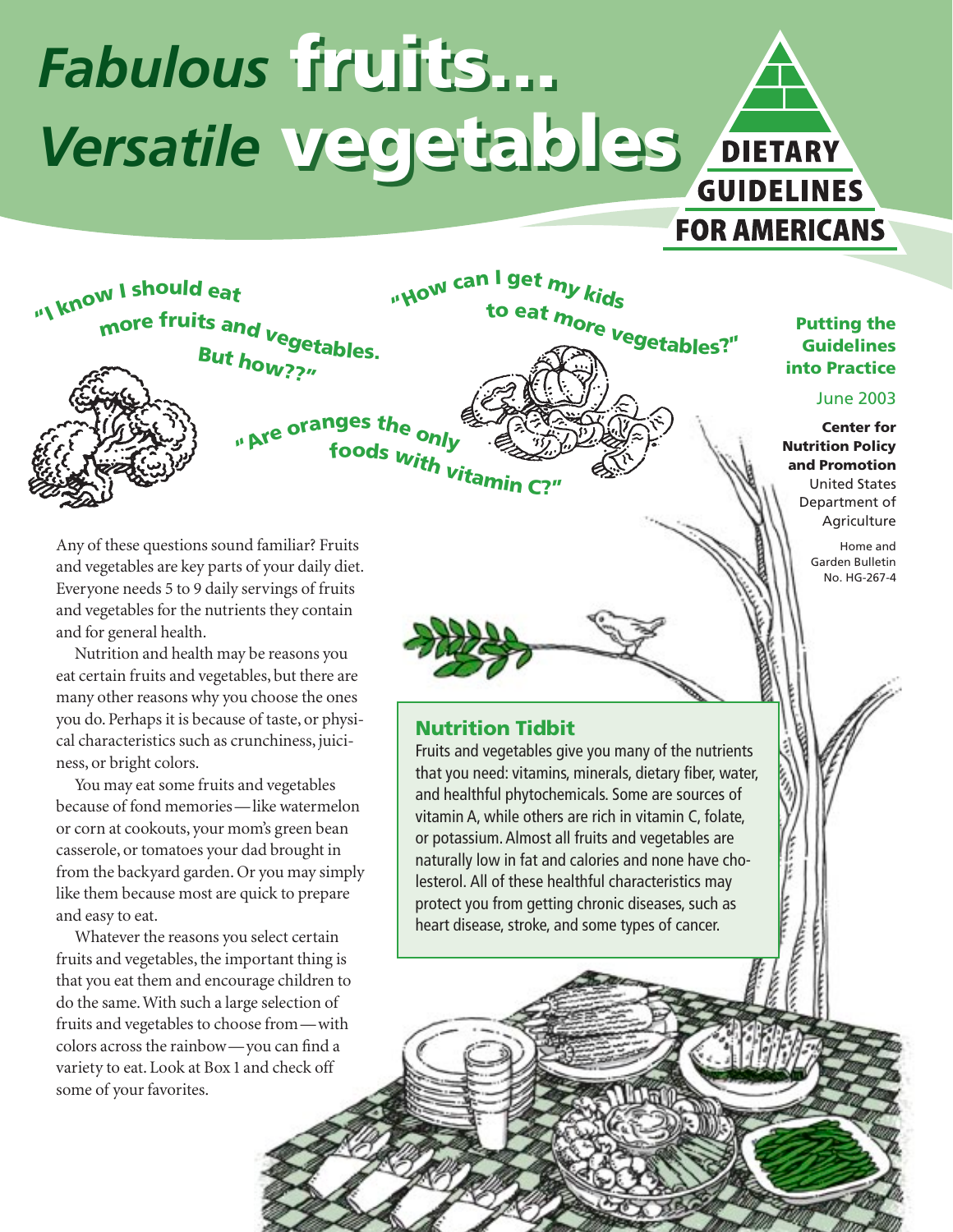### **Fruits**

Fruits taste great and they're bright and colorful, easy to find, and easy to prepare and eat. There are so many to choose from. Fruits are available in many different forms—fresh, frozen, canned, dried, and as juice. All are good ways to get the recommended 2 to 4 servings of fruits a day. (Check Box 2 to see how many *you* need.) Here are some ways you can eat more fruits throughout the day.

- **At breakfast**, top your cereal with bananas or peaches; add blueberries to pancakes; drink 100% orange or grapefruit juice.
- **At lunch**, pack a tangerine, banana, or grapes to eat, or choose fruits from a salad bar. Don't forget individual containers of fruits—they are easy and convenient. Kids think they're fun!
- **At dinner**, add crushed pineapple to coleslaw; include mandarin oranges in a tossed salad; have a fruit salad for dessert.
- **For snacks**, spread peanut butter on apple slices; have a frozen juice bar (100% juice); top frozen yogurt with berries or slices of kiwi fruit; snack on some dried fruit.

### **Nutrition Tidbit**

What vitamin do you associate with oranges and other citrus fruits? Vitamin C is correct! Citrus fruits are rich in this vitamin, but did you know that strawberries, mangoes, red peppers, and tomatoes are also sources of vitamin C? Vitamin C helps heal cuts and wounds and also keeps your gums healthy.



### **Vegetables**

For some of us, summertime just wouldn't be the same without fresh produce. Maybe you garden or take trips to a local farmers market. Even your grocery store may have more fruits and vegetables in the summer. With vegetables, you and your family are getting delicious food and, nutritionally, you are getting many of the nutrients needed for good health vitamins, minerals, and dietary fiber.

Like fruits, vegetables are available not only fresh, but frozen, canned, dried, and as juice. You can eat them raw, steamed, boiled, stirfried, grilled, microwaved, or baked. Aim for 3 to 5 servings of vegetables a day. (Check Box 2 to see how many *you* need.) Here are some ways you can jazz up vegetables to make them even more flavorful… to help you eat the servings you need.

### **Spice it!**

- Top corn or black beans with salsa or a dash of hot sauce.
- Add garlic to mashed potatoes.
- Add a dash of nutmeg to spinach dishes.

### **Slice it!**

- Add cooked, chopped onions to cooked peas.
- Add sliced or diced vegetables to meatloaf, stews, or scrambled eggs.
- Make a grated carrot salad.

#### **Mix it!**

- Cook zucchini and stewed tomatoes together.
- Mix green beans, Italian dressing, and almonds together.
- Stirfry broccoli with chicken or beef.

### **Zap it!**

- Microwave broccoli and sprinkle on Parmesan cheese.
- Microwave a sweet potato with ground cloves or cinnamon on top.
- Heat frozen mixed vegetables for a last-minute side dish.



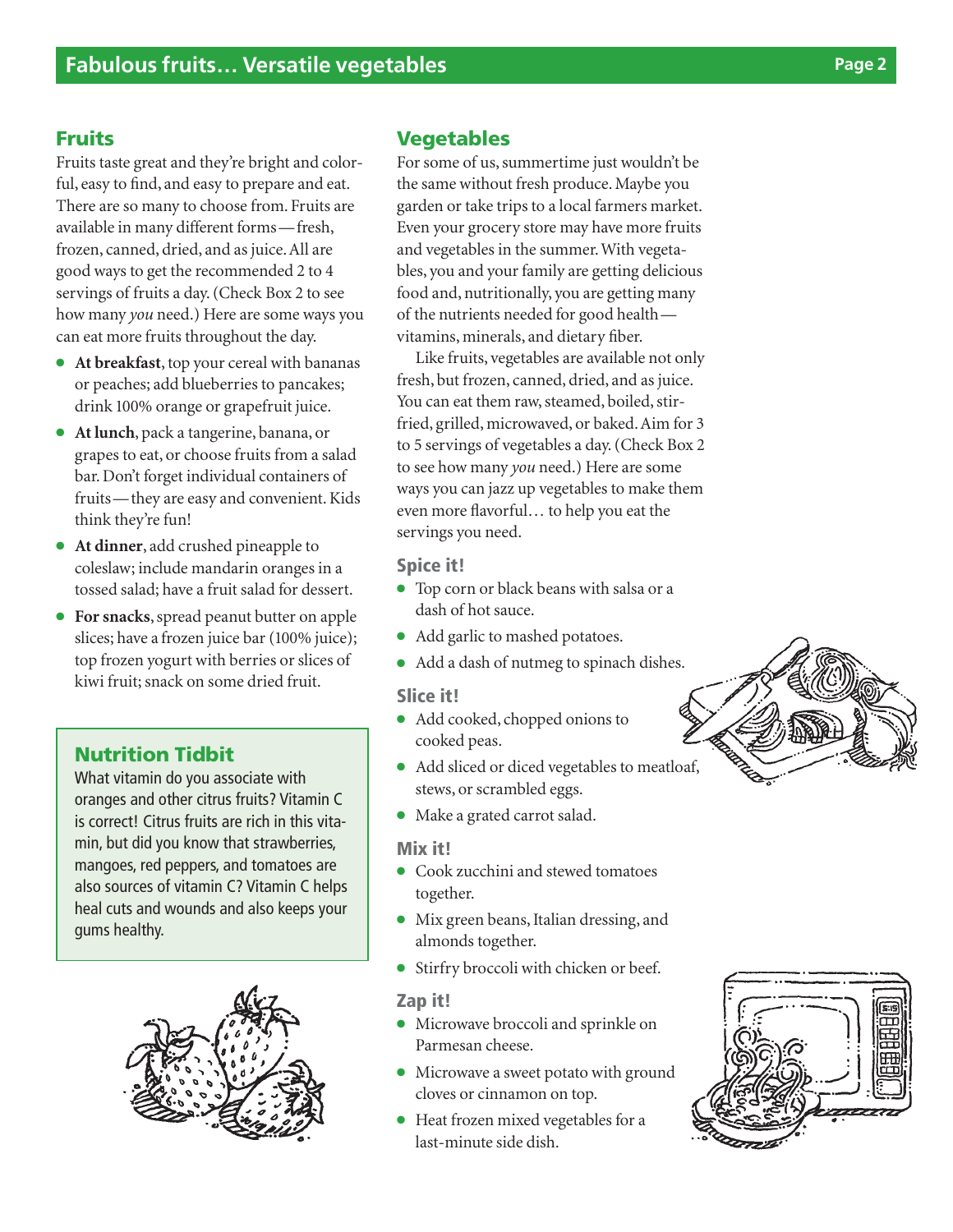## **Box 1. Fruits and vegetables in a rainbow of colors**

**Check off the fruits and vegetables that you enjoy eating. Do you eat a variety, including some from each category?**

|                         | <b>Dark-green/leafy</b><br>Bok choi<br><b>Broccoli</b><br><b>Collard greens</b><br>Endive<br>Kale<br><b>Mustard greens</b><br>Romaine<br>Spinach<br>Turnip greens<br><b>Citrus and berries</b><br><b>Blueberries</b><br><b>Cranberries</b><br>Grapefruit<br>Kiwi fruit<br><b>Oranges</b><br>Raspberries<br><b>Strawberries</b><br><b>Tangerines</b><br><b>Orange/deep-yellow</b><br>Acorn squash<br><b>Apricots</b><br><b>Butternut squash</b><br>Cantaloupe<br>Carrots<br>$\Box$ Mango<br>Pumpkin<br>Sweet potatoes | <b>Dry beans and peas</b><br>Adzuki beans<br><b>Baked beans</b><br>Black beans (turtle beans)<br><b>Black-eyed peas</b><br>Chickpeas (garbanzo beans)<br><b>Cranberry beans</b><br>Dark- and light-red kidney<br>beans (Mexican beans)<br><b>Great Northern beans</b><br>(white beans)<br>Green and red lentils<br>Soybeans (edamame)<br>Kidney beans<br>Lentils<br>Lima beans<br>Navy beans (pea beans)<br>Pink beans<br>Pinto beans<br>Small red beans<br>(Mexican red beans)<br>Split peas<br>Tofu (soybean curd)<br>Yellow-eyed beans | <b>More choices</b><br>Apples<br><b>Asparagus</b><br>Avocados<br><b>Bananas</b><br><b>Bean sprouts</b><br>Cabbage<br>Cauliflower<br>Celery<br>Corn<br><b>Cucumbers</b><br>Grapes<br><b>Green beans</b><br>Green peas<br>Lettuce<br>Mushrooms<br><b>Onions</b><br>Papaya<br>Peaches<br>Pears<br>Peppers<br><b>Plums</b><br><b>Potatoes</b><br><b>Raisins</b><br>Sprouts<br><b>Tomatoes</b><br>Watermelon<br>Zucchini |
|-------------------------|----------------------------------------------------------------------------------------------------------------------------------------------------------------------------------------------------------------------------------------------------------------------------------------------------------------------------------------------------------------------------------------------------------------------------------------------------------------------------------------------------------------------|-------------------------------------------------------------------------------------------------------------------------------------------------------------------------------------------------------------------------------------------------------------------------------------------------------------------------------------------------------------------------------------------------------------------------------------------------------------------------------------------------------------------------------------------|---------------------------------------------------------------------------------------------------------------------------------------------------------------------------------------------------------------------------------------------------------------------------------------------------------------------------------------------------------------------------------------------------------------------|
| What others do you eat? |                                                                                                                                                                                                                                                                                                                                                                                                                                                                                                                      |                                                                                                                                                                                                                                                                                                                                                                                                                                                                                                                                           |                                                                                                                                                                                                                                                                                                                                                                                                                     |

Fruits and vegetables differ in the nutrients they contain. To promote health, include some from each category regularly.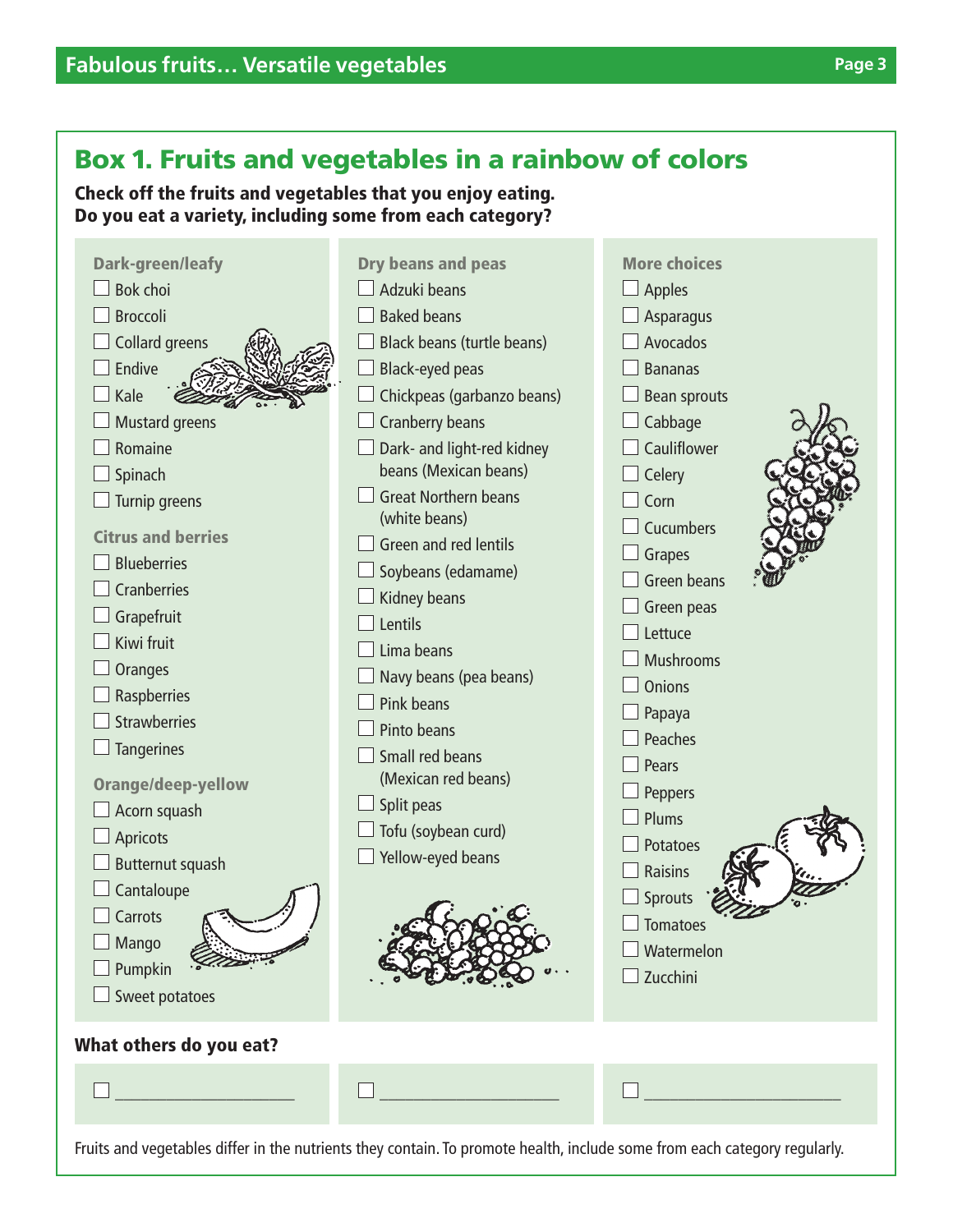# **Fruit and vegetable tips**

**Tips to eating more fruits and vegetables**



### **Helping kids enjoy more fruits and vegetables**

It can be tough to get kids to eat a variety of fruits and vegetables. Don't force the foods, but continue to offer a variety. Try these ideas:

**Set a good example by eating fruits and vegetables yourself.** You are a role model for your kids in so many ways. Eating is no exception. When your kids see you eating and enjoying fruits and vegetables, they will too.

**Offer lots of choices.** Give children a choice of fruits for lunch. Let them help decide on the dinner vegetables or what goes into the salad.

**Let your children help.** Kids enjoy helping in the kitchen, and are often more willing to eat foods they help choose and prepare. Depending on their ages, kids can help shop for, clean, and prepare fruits and vegetables.

**Keep foods separate.** Kids often prefer foods served separately. If they want to mix peas and corn, let them do it themselves.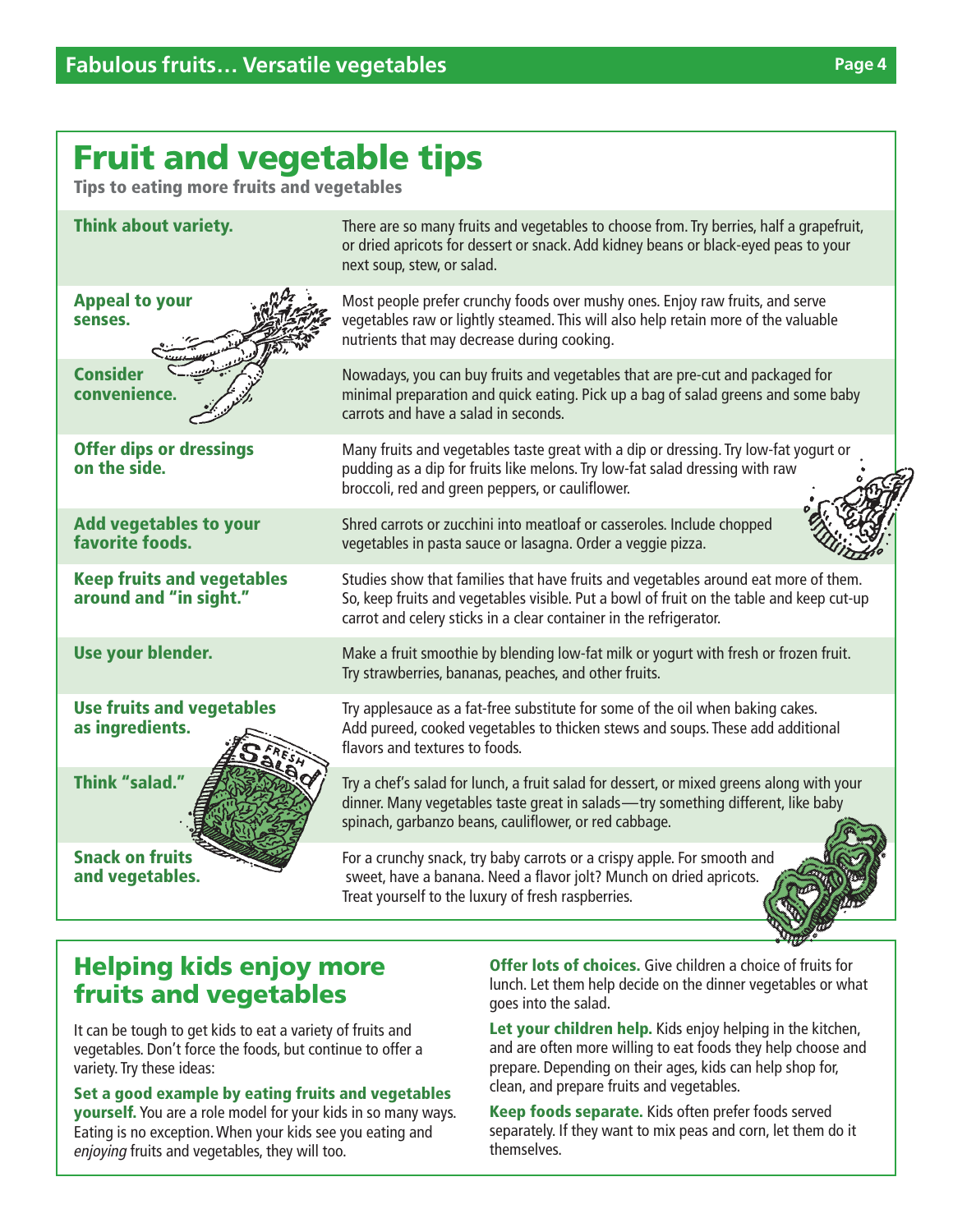### **Nutrition Tidbit**

You've heard that "carrots are good for your eyesight." That's because carrots contain carotenoids (beta-carotene, for example) that form vitamin A—a vitamin that helps keep your eyes healthy. Broccoli, spinach, pumpkin, winter squash, and sweet potatoes are also sources of carotenoids—so are tomatoes, apricots, and cantaloupe. In addition to your eyes,

vitamin A is good for your skin and also helps protect you against infections.



### **Dietary fiber… for your health**

We hear a lot about "dietary fiber" these days—and for good reason. Research suggests that it is important for proper bowel function by keeping us "regular." But what exactly is dietary fiber? It is the part of plants that the human digestive tract cannot break down. As a result, dietary fiber keeps waste moving through our intestines.

Most of us don't eat enough dietary fiber, and health experts suggest we eat more. Dry beans and peas are the best sources of fiber. There are a wide variety of these tasty foods in different sizes, shapes, flavors, and colors. Have you heard of (or tried) many of these different types of dry beans and peas in Box 1? Sounds like a pretty colorful list, doesn't it? Try a new one today!

In addition to dry beans and peas, many fruits and vegetables provide fiber. Be"fiber smart."Some forms of a food are better sources of fiber than others. (See Box 3.) Choose whole fruits and vegetables more often.

### **Box 2. How many fruits and vegetables do you need each day?**

**Are you getting 5 to 9 servings a day?**

|                                                       | <b>Approximate</b><br>calories needed<br>each day | Number of recommended<br>daily servings* |                   |
|-------------------------------------------------------|---------------------------------------------------|------------------------------------------|-------------------|
| <b>Sex/Age Groups</b>                                 |                                                   | <b>Fruits</b>                            | <b>Vegetables</b> |
| Children ages 2 to 6, women,<br>some older adults     | 1,600                                             |                                          |                   |
| Older children, teen girls,<br>active women, most men | 2,200                                             |                                          | 4                 |
| Teen boys and active men                              | 2,800                                             |                                          |                   |

### **\*What counts as a serving?**

| <b>Fruits</b>                                       | <b>Vegetables</b>                                                                  |  |
|-----------------------------------------------------|------------------------------------------------------------------------------------|--|
| $\frac{1}{2}$ cup fruit                             | $\frac{1}{2}$ cup chopped vegetables                                               |  |
| 1 medium piece of fruit<br>$\frac{1}{2}$ grapefruit | 1 cup raw leafy vegetables<br>(a small salad)                                      |  |
| 1/4 small cantaloupe                                | 6-8 carrot sticks (3" long)                                                        |  |
| 1/4 cup dried fruit                                 | 1 medium potato                                                                    |  |
| $\frac{1}{2}$ cup berries<br>a dozen grapes         | $\frac{1}{2}$ cup cooked or canned dry<br>beans or peas<br>3/4 cup vegetable juice |  |
| 3/4 cup fruit juice (100% juice)                    |                                                                                    |  |

### **Box 3. Did you know? The fiber content of different forms of food can vary.**



### **Nutrition Tidbit**

Cooked, dry beans and peas are good sources of dietary fiber and protein, and are low in fat and cholesterol-free. In addition, they provide magnesium, iron, zinc, and folate. Americans often don't get enough of these nutrients.